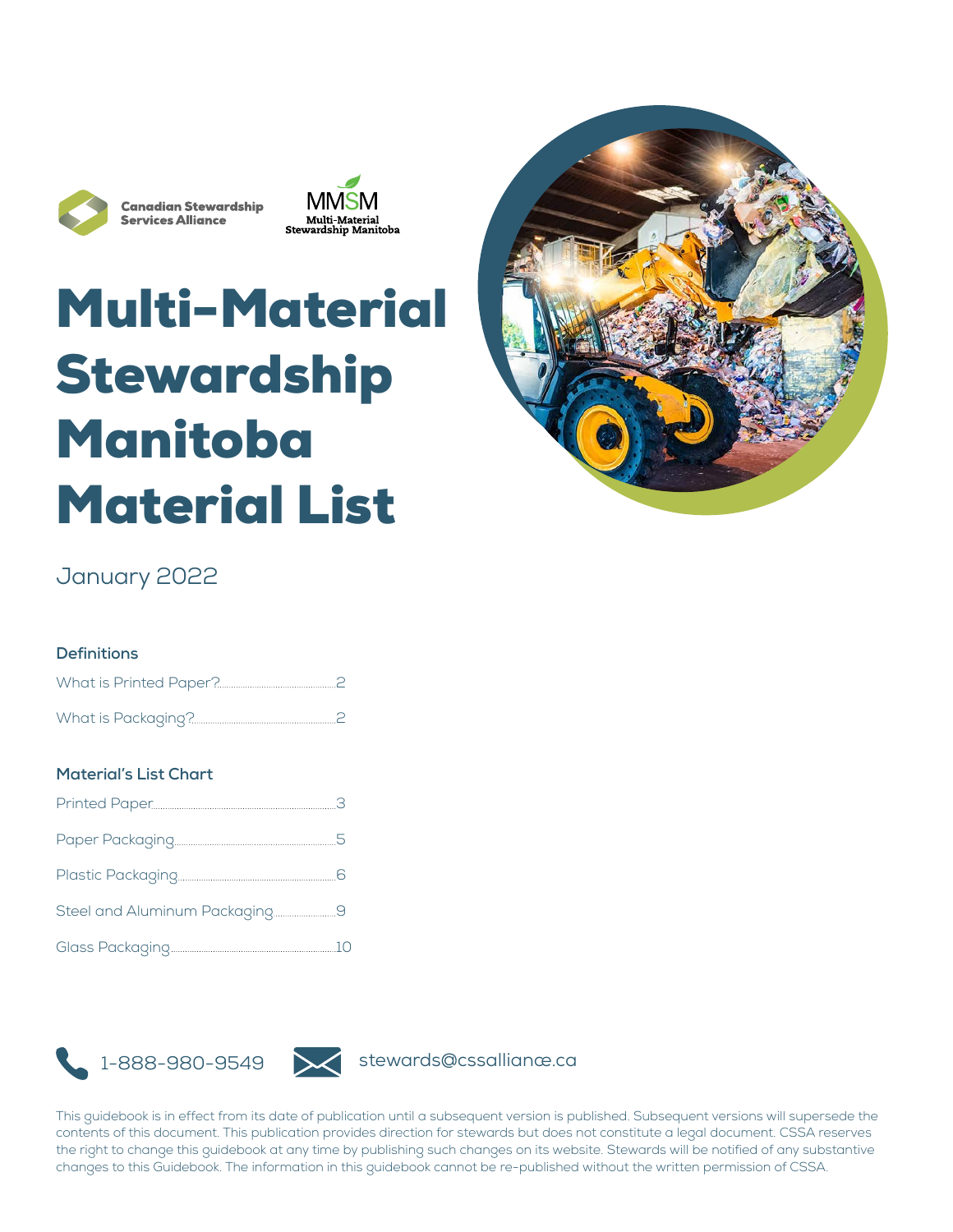## **Definitions**

#### **What is Printed Paper?**

For the purposes of producer obligation and reporting under the MMSM Program, Printed Paper includes:

- newspapers, including those paid through subscription, provided through free distribution and those purchased through retail channels;
- daily, weekly, monthly and quarterly glossy magazines including those paid through subscription, provided through free distribution and those purchased through retail channels;
- directories, including those paid through subscription, provided through free distribution and those purchased through retail channels;
- lottery tickets and lottery information;
- warranty information, assembly instructions, product use instructions and health information, product registration cards and promotional information that is found inside purchased products;
- envelopes, statements and information inserts from banks, credit companies, utilities, service providers, etc.;
- information, forms and promotional materials distributed by municipal, regional, provincial and federal governments; promotional calendars, posters that are distributed to consumers free of charge;
- unsolicited promotional information, coupons, handbills and flyers and
- transportation and transit schedules.

In order to provide stewards with more specificity around the definition of printed paper and for the purposes of harmonization across programs, the printed paper category will be defined as: paper, regardless of its cellulosic fibre source including but not limited to: wood, wheat, rice, cotton, bananas, eucalyptus, bamboo, hemp and sugar cane (bagasse) fibre sources.

Bound reference books, bound literary books, bound text books or paper which will be unsafe or unsanitary to recycle such as paper towel or toilet paper are excluded from all programs.

#### **What is Packaging?**

For the purposes of producer obligation and reporting under the MMSM Program, Packaging includes:

- "Packaging" which means materials that are used for the containment, protection, handling, delivery or presentation of goods supplied to consumers, and includes, but is not limited to, service packaging and all packaging components and ancillary elements integrated into the Packaging.
- "Service packaging" means packaging which may or may not bear a brand that is supplied at the point of sale by the retail, food-service or other service providers to facilitate the delivery of goods, and includes all bags, boxes, and other items for the containment of goods at point of sale.
- "Supplied" means sold, leased, donated, disposed of, used, transferred the possession of or title of, or otherwise made available to a consumer in Manitoba or distributed for use by a consumer in Manitoba.
- "Consumer" means an individual (other than a Person in the Industrial, Commercial, or Institutional (IC&I) sector) to whom Designated Blue Box Waste is Supplied.

In order to provide stewards with more specificity around the definition of packaging and for the purposes of harmonization across programs, designated packaging is hereafter defined as:

Packaging that accompanies consumer goods which are meant for purchase by residential consumers, are likely to enter the home and ultimately be managed by residential municipal waste management systems. This would include:

- a material or substance (such as, but not exclusively, glass, metal, paper, boxboard, cardboard, textile, paper fibre plastic or any combination of those materials) that is used to protect, contain, or transport a product to a residential consumer;
- grouped or secondary packaging that goes to the household;
- packaging used in the transport of e-commerce items that are delivered directly to a consumer's home.

**MULTI-MATERIAL STEWARDSHIP MANITOBA MATERIAL LIST Definitions** 2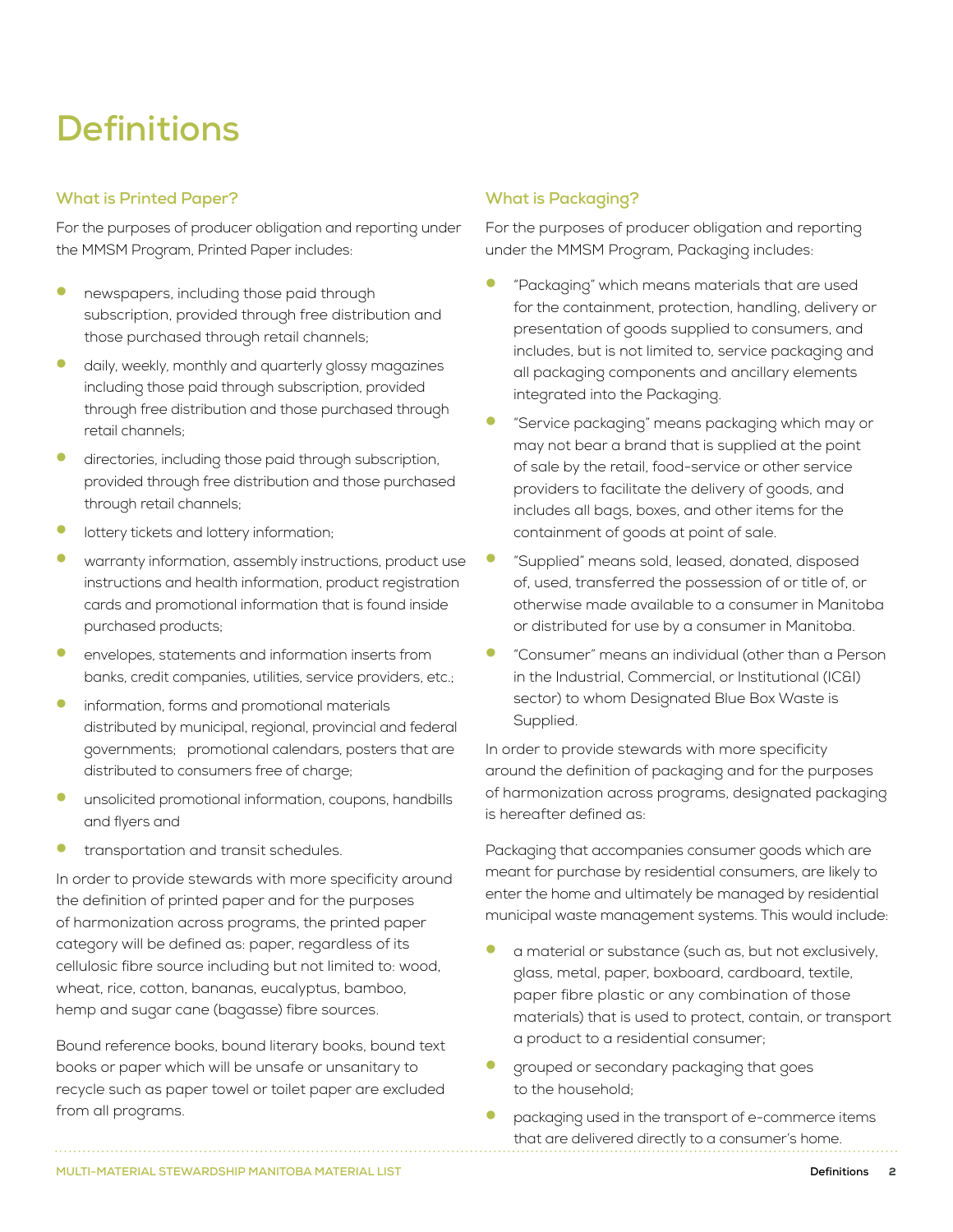#### **Printed Paper**

| <b>Material List-Subcategory</b>  | <b>MB</b> | Definitions, Examples & Reporting Tips                                                                                                                                                                                                                                                                                                                                                                                                                                                                                                                                                                                                                                                                                                                                                                                                                                |
|-----------------------------------|-----------|-----------------------------------------------------------------------------------------------------------------------------------------------------------------------------------------------------------------------------------------------------------------------------------------------------------------------------------------------------------------------------------------------------------------------------------------------------------------------------------------------------------------------------------------------------------------------------------------------------------------------------------------------------------------------------------------------------------------------------------------------------------------------------------------------------------------------------------------------------------------------|
| Newsprint - Publishers            |           | Definition: Only includes newspapers that are listed as members in good standing of News<br>Media Canada (formerly Canadian Newspaper Association, CNA),<br><b>Examples: Newspapers</b><br>Reporting Tips: Circulars or inserts made of newsprint should be reported under "Newsprint".<br>Plastic film used to protect the newspaper should be reported under either LDPE HDPE Film;<br>PLA, PHA, PHB - Plastic Film or as Plastic Laminates - Non Beverage if made from other film.<br>Newsprint used as product packaging should be reported under Boxboard and Other Paper<br>Packaging.                                                                                                                                                                                                                                                                          |
| Newsprint                         |           | Definition: Includes all newspaper printed paper materials.<br>Examples: Newspaper publications, newsprint inserts and flyers, park guides, auto or real<br>estate supplements, product manuals printed on newsprint.<br>Reporting Tips: Newsprint used as product packaging should be reported as Boxboard<br>and Other Paper Packaging.                                                                                                                                                                                                                                                                                                                                                                                                                                                                                                                             |
| <b>Magazines &amp; Catalogues</b> |           | Definition: Includes magazines (bound periodicals printed on glossy paper that typically<br>includes a masthead), catalogues (bound glossy paper containing product lists), or other<br>similar printed and bound material (light or medium weight coated paper).<br>Examples: Weekly/monthly or annual magazines, retailer seasonal catalogues, travel<br>magazines, bounded glossy promotional brochures and guides.<br>Reporting Tips: Excludes posters, purchased calendars. Stewards should report film contained<br>around catalogues for protection as either LDPE/HDPE Film, Biodegradable Plastic Film<br>or Plastic Laminates- Non-Beverage if made from any other film. Report bound product<br>manuals printed on newsprint as Newsprint. Report bound printed directories that include<br>business or residential contact information under Directories. |
| <b>Directories</b>                |           | Definition: Includes all other printed directories of residential and/or business information such<br>as telephone numbers, postal codes and websites. Sometimes these are distributed annually.<br><b>Examples: Phone books</b><br>Reporting Tips: Excludes product manuals which should be reported in Other Printed Materials<br>subcategories.                                                                                                                                                                                                                                                                                                                                                                                                                                                                                                                    |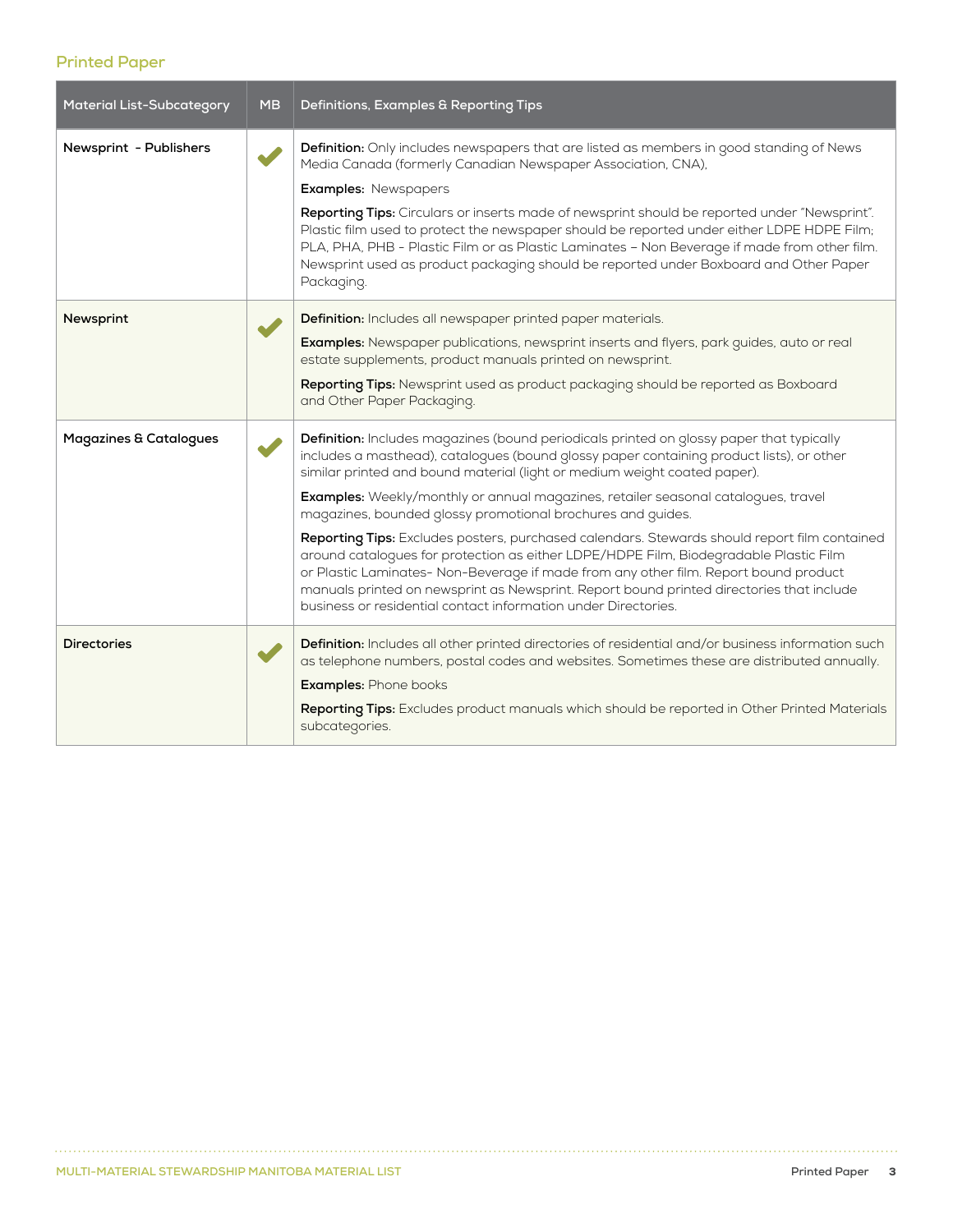| <b>Material List-Subcategory</b> | <b>MB</b> | Definitions, Examples & Reporting Tips                                                                                                                                                                                                                                                                                                                                                                                                                                                                                                                                                                                                                                                                                                                                                                                                                                                                                                                                                                                                                                                                                                |
|----------------------------------|-----------|---------------------------------------------------------------------------------------------------------------------------------------------------------------------------------------------------------------------------------------------------------------------------------------------------------------------------------------------------------------------------------------------------------------------------------------------------------------------------------------------------------------------------------------------------------------------------------------------------------------------------------------------------------------------------------------------------------------------------------------------------------------------------------------------------------------------------------------------------------------------------------------------------------------------------------------------------------------------------------------------------------------------------------------------------------------------------------------------------------------------------------------|
| <b>Other Printed Materials</b>   |           | <b>Definition:</b> Includes all other printed paper/material that is not included in the printed paper<br>categories above.                                                                                                                                                                                                                                                                                                                                                                                                                                                                                                                                                                                                                                                                                                                                                                                                                                                                                                                                                                                                           |
|                                  |           | <b>Examples:</b> Blank and printed envelopes distributed to the residential consumer; promotional<br>cards sent to the residential consumer; free promotional calendars and posters; activity<br>workbooks, colouring books, comic books, puzzle books; promotional inserts within or outside<br>envelopes; printed information found within packaged products (such as assembly instructions,<br>user guides, promotional information, warranty cards, product safety information, coupons);<br>annual policy information including policy documents and statements; monthly, quarterly or<br>annual statements; investment fund reports, fund prospectus, contracts, lottery tickets and<br>fund raising tickets; cash register receipts, proof of purchases and other printed material<br>provided at point of sale such as promotional post cards; statements and information inserts<br>from banks, credit card companies and utility companies; information and forms distributed by<br>municipal, regional, provincial and federal governments; transportation and transit schedules;<br>non-newsprint flyers and advertising. |
|                                  |           | Reporting Tips: Excludes: soft or hard cover fiction, non-fiction books and bound textbooks sold<br>as products to the residential consumer. Excludes: purchased copier/printer paper, greeting<br>cards purchased individually or in bulk, blank envelopes purchased in bulk, day timers, personal<br>medical records, notebooks and purchased calendars.                                                                                                                                                                                                                                                                                                                                                                                                                                                                                                                                                                                                                                                                                                                                                                            |
|                                  |           | Clothing hang tags should be reported as Boxboard and Other Paper Packaging. Stewards<br>should report film protective wrap surrounding a promotional calendar as LDPE/HDPE Film,<br>biodegradable plastic film or Plastic laminates - Non-Beverage if made of different film<br>material.                                                                                                                                                                                                                                                                                                                                                                                                                                                                                                                                                                                                                                                                                                                                                                                                                                            |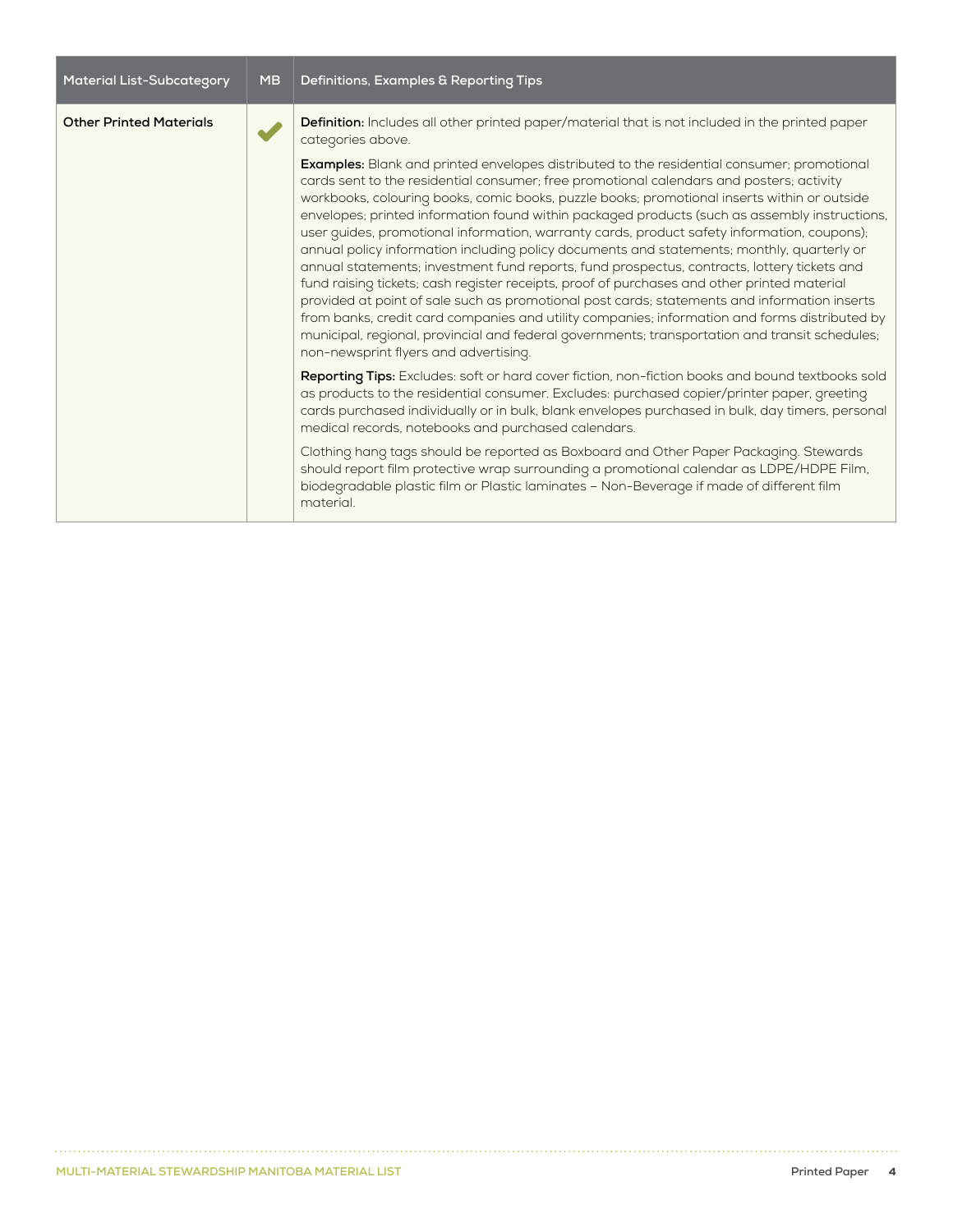#### **Paper Packaging**

| <b>Material List-Subcategory</b>                 | <b>MB</b> | Definitions, Examples & Reporting Tips                                                                                                                                                                                                                                                                                                                                                                                                                                                                                                                                                                                                                                                                                                                                                                                                                                                                                                                                                                                                                                                              |
|--------------------------------------------------|-----------|-----------------------------------------------------------------------------------------------------------------------------------------------------------------------------------------------------------------------------------------------------------------------------------------------------------------------------------------------------------------------------------------------------------------------------------------------------------------------------------------------------------------------------------------------------------------------------------------------------------------------------------------------------------------------------------------------------------------------------------------------------------------------------------------------------------------------------------------------------------------------------------------------------------------------------------------------------------------------------------------------------------------------------------------------------------------------------------------------------|
| <b>Gable Top Containers -</b><br>Non-Beverage    |           | Definition: Includes all gable top polycoated cartons containing non-beverage products.<br>Examples: Molasses cartons, sugar cartons                                                                                                                                                                                                                                                                                                                                                                                                                                                                                                                                                                                                                                                                                                                                                                                                                                                                                                                                                                |
| <b>Gable Top Containers -</b><br><b>Beverage</b> |           | Definition: Includes polycoated cartons containing a beverage.<br>Examples: Ready to serve beverages such as milk and juice cartons.                                                                                                                                                                                                                                                                                                                                                                                                                                                                                                                                                                                                                                                                                                                                                                                                                                                                                                                                                                |
| <b>Aseptic Containers -</b><br>Non-Beverage      |           | Definition: Includes aseptic polycoated and foilized boxes and containers used for<br>non-beverage products.<br>Examples: Soup, sauces.                                                                                                                                                                                                                                                                                                                                                                                                                                                                                                                                                                                                                                                                                                                                                                                                                                                                                                                                                             |
| <b>Aseptic Containers -</b><br>Beverage          |           | Definition: Includes aseptic polycoated and foilized boxes and containers used for beverages.<br><b>Examples:</b> Ready to serve beverages such as juice and milk.                                                                                                                                                                                                                                                                                                                                                                                                                                                                                                                                                                                                                                                                                                                                                                                                                                                                                                                                  |
| <b>Paper Laminates</b>                           |           | Definition: Includes laminated paper packaging where paper is the main component (51%<br>by weight). This includes metalized foil/paper/plastic laminates where paper represents the<br>greatest percentage by weight. In the event that there are 2 or more components, 60% of<br>packaging must be paper for the material to be considered a Paper Laminate.<br><b>Examples:</b> Fibre spiral wound cans (with metal/plastic bottom and lid), fibre pots, wrappers,<br>blister package, paper hot/cold drink cups, paper ice cream cartons, spiral wound cookie dough<br>packaging, microwavable paper containers, paper cups/bowls provided for soups, paper wrap<br>packaging provided with food, such as sandwiches, burgers, or muffins, paper/plastic based<br>wrapping paper and gift bags supplied as service packaging at point of sale, laminated Kraft<br>paper bags, pet food bags.                                                                                                                                                                                                    |
| <b>Corrugated Cardboard</b>                      |           | Definition: Includes all cardboard/corrugated packaging, multi-layered paper board and fibre<br>which may have one or more layers of corrugation, Kraft paper shopping bags that contain<br>other closely bonded, impregnated or laminated materials that cannot be easily separated.<br>Examples: Electronic product boxes such as television and computer boxes, pizza boxes, paper<br>carry-out bags.<br>Reporting Tips: Exclude Corrugated Cardboard used exclusively as transportation and<br>distribution packaging from place of manufacturing to place of distribution and is not<br>intended for use in the home and will not enter the residential consumer waste stream. Report<br>laminated Kraft bags as Paper Laminates.                                                                                                                                                                                                                                                                                                                                                              |
| <b>Boxboard and Other</b><br>Paper Packaging     |           | Definition: Includes boxboard or fiber board containers, moulded pulp paper packaging as<br>well as other paper packaging which contains other closely bonded, impregnated or laminated<br>materials that cannot easily separated. Includes any paper packaging not included in any<br>other paper sub-categories; includes fibre-board containers made from other non-wood<br>sources for example bamboo, bagasse, eucalyptus.<br>Examples: Paper board such as cereal boxes, tissue boxes, fibre pots, clothing hang tags, shoe<br>boxes, moulded pulp paper packaging such as egg cartons and formed coffee take-out trays,<br>the roll inside of toilet paper, paper towel, tin foil and plastic wrap, tissue paper used as paper<br>packaging for stuffing packaging, paper-based wrapping paper and gift bags supplied as<br>service packaging at point of sale, newsprint used as packaging material in shoe boxes and<br>shipping boxes used for transport of e-commerce products to residential customers.<br>Reporting Tips: Exclude toilet paper and paper towels purchased as products. |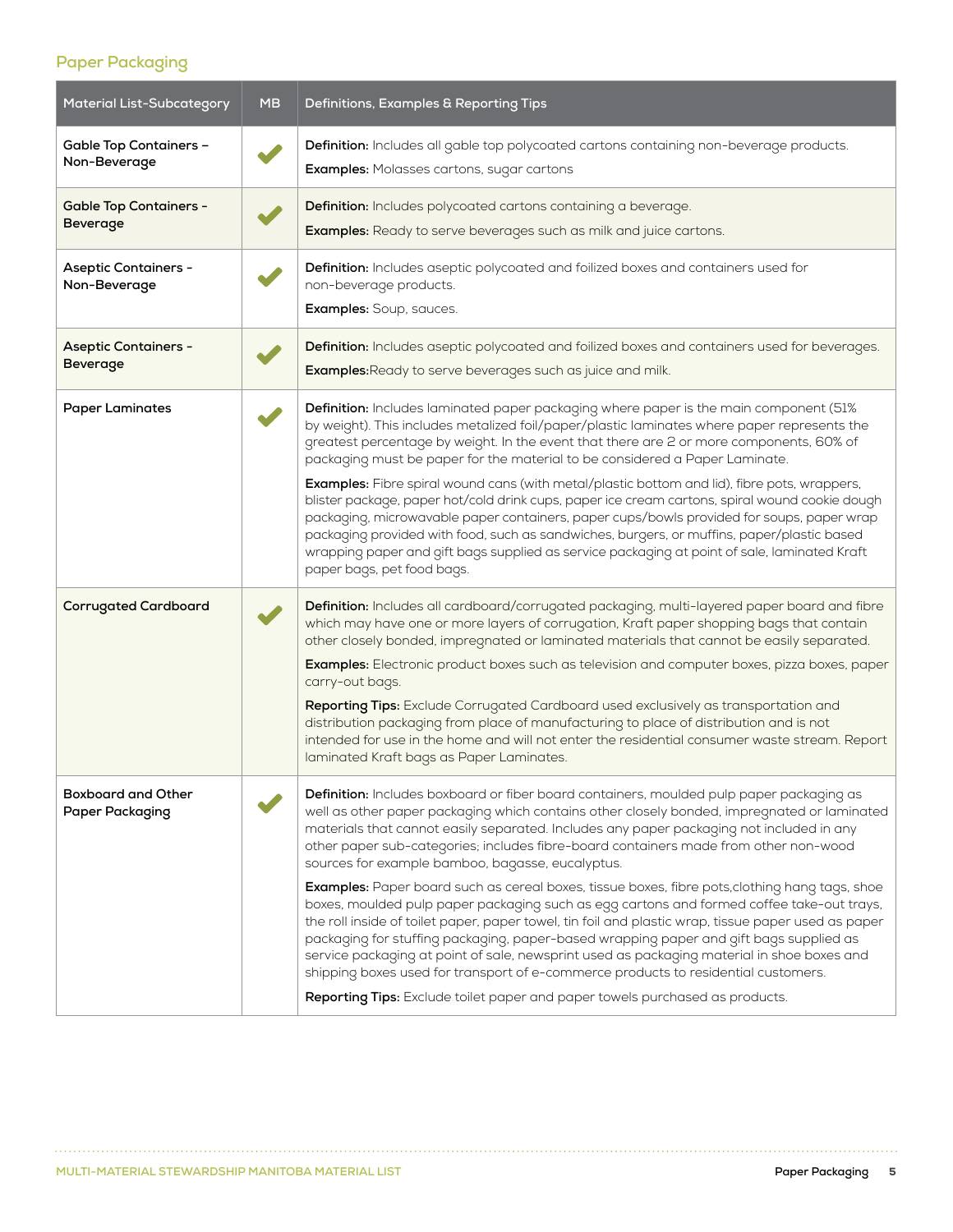#### **Plastic Packaging**

| Material-Subcategory                                    | <b>MB</b> | Definition, Examples & Reporting Tips                                                                                                                                                                                                                                                                                                                                                                         |
|---------------------------------------------------------|-----------|---------------------------------------------------------------------------------------------------------------------------------------------------------------------------------------------------------------------------------------------------------------------------------------------------------------------------------------------------------------------------------------------------------------|
| PET Bottles < 5 Litres -<br>Non-Beverage                |           | Definition: Transparent and/or coloured #1 PET (Polyethylene Terephthalate) bottles containing<br>less than 5 litres of non-beverage product.<br><b>Examples:</b> Salad dressing bottles, edible oil bottles, peanut butter jars.<br>Reporting Tip: Report bottles only in this category; all other forms of PET should<br>be reported as Other Rigid Plastics < 5 Litres - Non-Beverage                      |
| PET Bottles > 5 Litres -<br>non-beverage                |           | Definition: Transparent and/or coloured #1 PET (Polyethylene Terephthalate) bottles containing<br>5 litres or more of non-beverage product.<br>Examples: Salad dressing bottles, edible oil bottles.<br>Reporting Tip: Report bottles only in this category; all other forms of PET should<br>be reported as Other Rigid Plastics > 5 Litres - Non-Beverage                                                   |
| PET Bottles < 5 Litres -<br><b>Beverage</b>             |           | <b>Definition:</b> Transparent and/or coloured #1 PET (Polyethylene Terephthalate) bottles containing<br>less than 5 litres of a beverage product.<br>Examples: Soft drink, juice, and water bottles.<br>Reporting Tips: Stewards may apply the component threshold rule and report the weight of<br>the label under PET bottles and Jars < 5 litres - Beverage.                                              |
| PET Bottles > 5 Litres -<br><b>Beverage</b>             |           | Definition: Transparent and/or coloured #1 PET (Polyethylene Terephthalate) bottles containing<br>5 litres or more of a beverage product.<br><b>Examples:</b> Water bottles.<br>Reporting Tip: Report bottles only in this category; all other forms of PET should<br>be reported as Other Rigid Plastics > 5 Litres - Beverage                                                                               |
| HDPE Bottles and Jugs < 5<br>Litres Non-Beverage        |           | Definition: #2 HDPE (High Density Polyethylene) bottles and jugs, containing less than 5 litres<br>of a non-beverage product.<br>Examples: Laundry detergent, shampoo, bleach, vinegar, body wash, household cleaning<br>products.<br>Reporting Tips: Report bottles and jugs only in this category; all other forms of HDPE<br>containers should be reported as Other Rigid Plastic < 5 Litres Non-Beverage. |
| HDPE Bottles and Jugs > 5<br><b>Litres Non-Beverage</b> |           | Definition: #2 HDPE (High Density Polyethylene) bottles and jugs, containing 5 litres or more of<br>a non-beverage product<br>Examples: Laundry detergent, and bleach.<br>Reporting Tips: Report #2 HDPE bottles and jugs only; all other forms of HDPE containers<br>should be reported as Other Rigid Plastic > 5 Litres Non-Beverage.                                                                      |
| <b>HDPE Bottles and Jugs</b><br>< 5 Litres - Beverage   |           | Definition: Includes #2 HDPE (High Density Polyethylene) bottles and jugs only containing<br>less than 5 litres of a beverage.<br>Examples: Juices, milk.                                                                                                                                                                                                                                                     |
| <b>HDPE Bottles and Jugs</b><br>> 5 Litres - Beverage   |           | Definition: Includes #2 HDPE (High Density Polyethylene) bottles and jugs only containing 5<br>litres or more of a beverage.<br>Examples: Juices, milk.                                                                                                                                                                                                                                                       |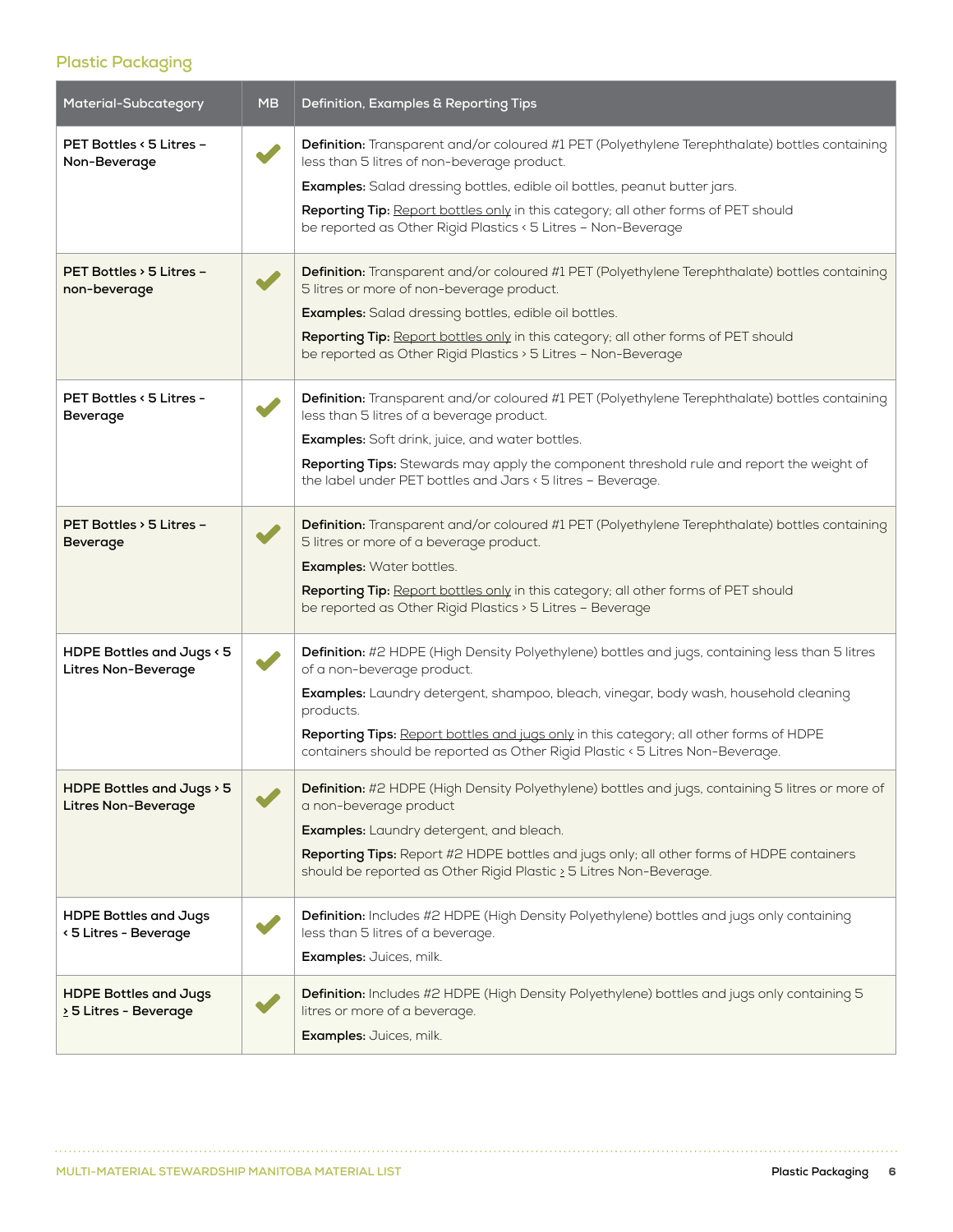| Material-Subcategory                                    | <b>MB</b> | Definition, Examples & Reporting Tips                                                                                                                                                                                                                                                                                                                                                                                                                                                                                                                                                                                                              |
|---------------------------------------------------------|-----------|----------------------------------------------------------------------------------------------------------------------------------------------------------------------------------------------------------------------------------------------------------------------------------------------------------------------------------------------------------------------------------------------------------------------------------------------------------------------------------------------------------------------------------------------------------------------------------------------------------------------------------------------------|
| Polystyrene                                             |           | Definition: Includes all rigid forms of #6 plastic and foam.<br>Examples: Hot drink cups, clamshell containers, foam packaging for electronics and appliances,<br>foam packing 'peanuts' and meat trays.                                                                                                                                                                                                                                                                                                                                                                                                                                           |
| <b>Other Rigid Plastic</b><br>< 5 Litres - Non-Beverage |           | Definition: Includes all formed rigid plastic containers that are not included in the PET, HDPE<br>or Polystyrene < 5 litres categories. These include #1, #3, #4, #5, and #7 jugs, tubs, lids, closures,<br>trays, bottle pumps, cans, tubes etc.<br>Examples: Margarine tubs, hand cream tubes, microwaveable trays, pudding cups, plastic<br>blister packaging.                                                                                                                                                                                                                                                                                 |
| Other Rigid Plastic > 5<br>Litres - Non-Beverage        |           | Definition: Includes all formed rigid plastic containers that are not included in the PET, HDPE or<br>Polystyrene > 5 litres categories. This includes #1, #3, #4, #5, and #7 jugs, tubs, pails and lids.<br>Examples: Pails.                                                                                                                                                                                                                                                                                                                                                                                                                      |
| <b>Other Rigid Plastic</b><br>< 5 Litres - Beverage     |           | Definition: Includes all formed rigid plastic containers that are not included in the<br>PET & HDPE < 5 litres Beverage categories. These include #4, #5 and #7 bottles and jugs.<br>Example: Juice bottles or jugs < 5 litres.                                                                                                                                                                                                                                                                                                                                                                                                                    |
| Other Rigid Plastic > 5<br>Litres - Beverage            |           | Definition: Includes all formed rigid plastic containers that are not included in the PET & HDPE<br>> 5 litres Beverage categories. These include #4, #5, and #7 bottles and jugs.<br><b>Examples:</b> > 5 litres juice bottles and jugs.                                                                                                                                                                                                                                                                                                                                                                                                          |
| LDPE or HDPE Film                                       |           | Definition: Includes # 4 LDPE or #2 HDPE (Low or High Density Polyethylene) Film/wrap.<br>May display resin code #4 or #2<br>Examples: Fresh and frozen vegetable bags, milk bags, diaper packaging, bread bags, shrink<br>wrap around products (e.g., around a tray of 24 water bottles), dry cleaner bags, soil and<br>fertilizer bags, film used around newspapers, magazines and catalogues for protection.<br>Reporting Tips: Do not report film used exclusively as transportation and distribution<br>packaging that is not intended for use in the home. All other film that is not LDPE or HDPE<br>must be reported as Plastic Laminates. |
| LDPE or HDPE Film<br><b>Carry-Out Bags</b>              |           | Definition: Includes #4 LDPE or #2 HDPE (Low or High Density Polyethylene) film carry out<br>bags only. May display resin code #4 or #2.<br><b>Examples:</b> Plastic shopping bags with our without images or text.<br>Reporting Tips: Report LDPE or HDPE Film Carry-Out bags in both Kg and in number of units<br>supplied.                                                                                                                                                                                                                                                                                                                      |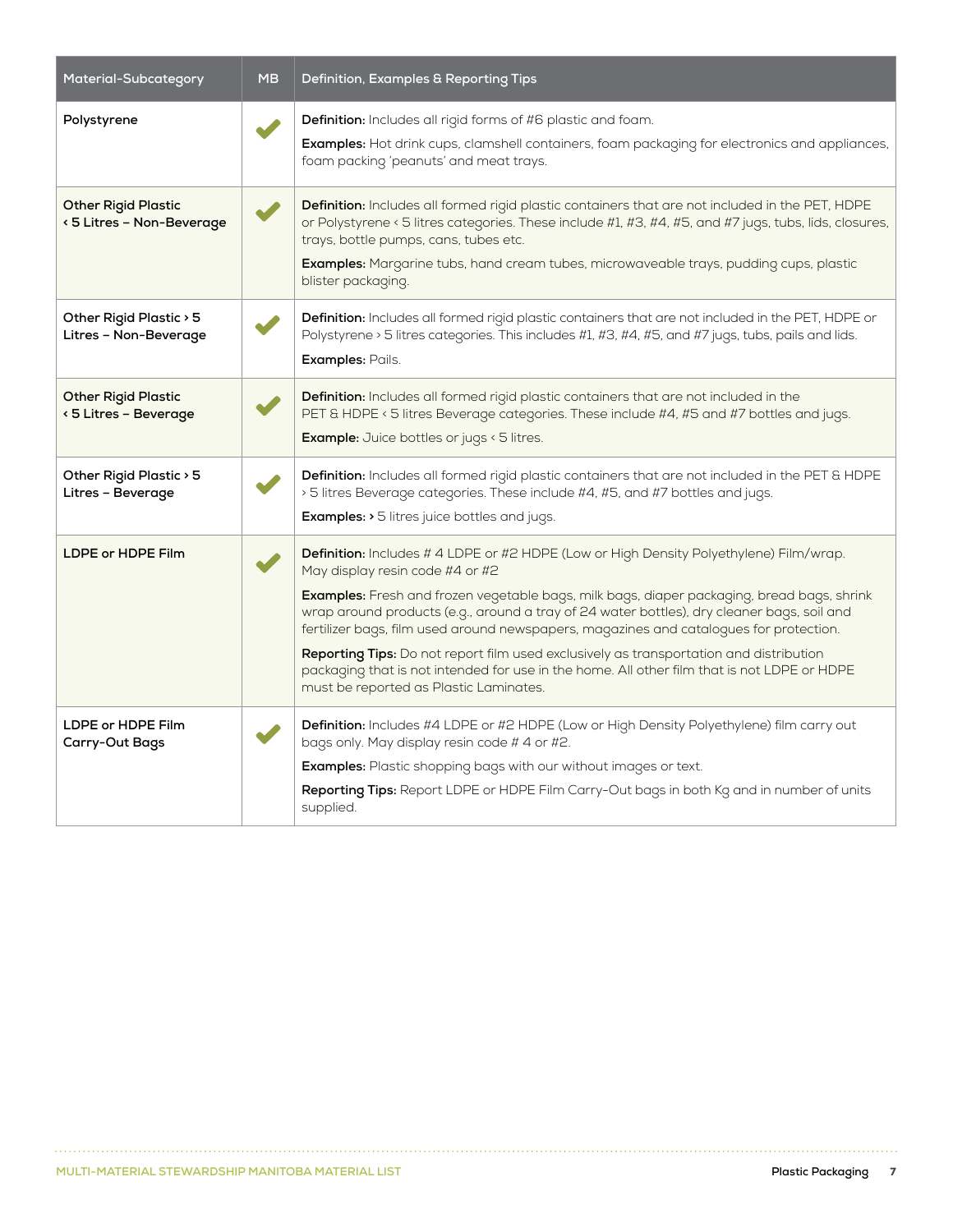| Material-Subcategory                                                       | <b>MB</b> | Definition, Examples & Reporting Tips                                                                                                                                                                                                                                                                                                                                                                                                                                                                                                                                                                                                                                                                                                                                                                                                                                                                                                                                                                                                                                                                                                                                                                                                                                                                                                                                         |
|----------------------------------------------------------------------------|-----------|-------------------------------------------------------------------------------------------------------------------------------------------------------------------------------------------------------------------------------------------------------------------------------------------------------------------------------------------------------------------------------------------------------------------------------------------------------------------------------------------------------------------------------------------------------------------------------------------------------------------------------------------------------------------------------------------------------------------------------------------------------------------------------------------------------------------------------------------------------------------------------------------------------------------------------------------------------------------------------------------------------------------------------------------------------------------------------------------------------------------------------------------------------------------------------------------------------------------------------------------------------------------------------------------------------------------------------------------------------------------------------|
| Plastic Laminates -<br>Non-Beverage                                        |           | Definition: All laminated film and laminated flexible plastic packaging comprised of multiple<br>plastic resin types and/or combinations of plastic resins and metalized foils, wax, and/or paper.<br>This material category also includes mono-material such as those made of PET, PP, PVC, EVA<br>and other films that do not meet the definition of LDPE/HDPE Film or PLA, PHA, PHB - Plastic<br>film.<br>Examples: May include candy wrappers, coffee pouches, chip bags, cheese wraps, cereal liner<br>bags, shrink wrap, pre-packaged deli meat pouches, yogurt stick packs, vacuum packaging,<br>bubble wrap, stand up pouches, woven or non-woven plastic bags intended for more than<br>one use when provided as service packaging, net bags used for citrus fruits, nuts or cosmetic<br>samples, plastic or plastic/foil based wrapping paper and gift bags supplies as service<br>packaging at point of sale.<br>Reporting Tips: Report any complimentary synthetic plastic bags intended for more than one<br>use that are supplied to the residential consumer. Do not report purchased bags intended for<br>more than one use and not supplied to the residential consumer as service packaging. Report<br>plastic films that are not: LDPE/HDPE Film; or PLA, PHA, PHB - Plastic Film, including those used<br>around newspapers or catalogues for protection. |
| Plastic Laminates -<br><b>Beverage</b>                                     |           | Definition: Includes other flexible multi-layered and laminated flexible plastic packaging.<br>Includes metalized foil/plastic laminates where plastics represent 50% or more by weight.<br><b>Examples:</b> Drink pouches containing juice or milk.<br>Reporting Tips: Stewards should not report the actual straw on a milk pouch as it serves<br>no packaging function.                                                                                                                                                                                                                                                                                                                                                                                                                                                                                                                                                                                                                                                                                                                                                                                                                                                                                                                                                                                                    |
| <b>Biodegradable Plastic Film</b>                                          |           | Definition: Includes all film consisting of natural or a combination of natural and synthetic<br>polymers that are largely based on renewable resources. This includes packaging made of<br>starch, cellulose, sugarcane, Polylactic Acid or Polylactide (PLA) Polyhydroxyalcanoates (PHA) etc.<br>Examples: Vegetable bags, food film, mailing films.                                                                                                                                                                                                                                                                                                                                                                                                                                                                                                                                                                                                                                                                                                                                                                                                                                                                                                                                                                                                                        |
| <b>Biodegradable Rigid</b><br>Plastic Containers - Non-<br><b>Beverage</b> |           | Definition: Includes non-beverage containers consisting of natural or a combination of natural<br>and synthetic polymers that are largely based on renewable resources. This includes packaging<br>made of starch, cellulose, sugarcane, Polylactic Acid or Polylactide (PLA) Polyhydroxyalcanoates<br>(PHA) etc.<br>Examples: Trays, pails, lids.                                                                                                                                                                                                                                                                                                                                                                                                                                                                                                                                                                                                                                                                                                                                                                                                                                                                                                                                                                                                                            |
| Biodegradable Rigid<br>Plastic Containers -<br>Beverage                    |           | Definition: Includes beverage containers consisting of a natural or combination of natural<br>and synthetic polymers that are largely based on renewable resources.                                                                                                                                                                                                                                                                                                                                                                                                                                                                                                                                                                                                                                                                                                                                                                                                                                                                                                                                                                                                                                                                                                                                                                                                           |
| <b>Biodegradable Plastic Film</b><br>- Carry-Out Bags                      |           | Definition: Includes carry-out bags consisting of natural or a combination of natural and<br>synthetic polymers that are largely based on renewable resources. This includes plastic film<br>made of starch, cellulose, sugarcane, Polylactic Acid or Polylactic (PLA), Polyhydroxyalcanoates<br>(PHA) etc.<br>Examples: Carry-out bags.<br>Reporting Tip: Report PLA, PHA, PHB carry-out bags in both Kg and in number of units<br>supplied.                                                                                                                                                                                                                                                                                                                                                                                                                                                                                                                                                                                                                                                                                                                                                                                                                                                                                                                                 |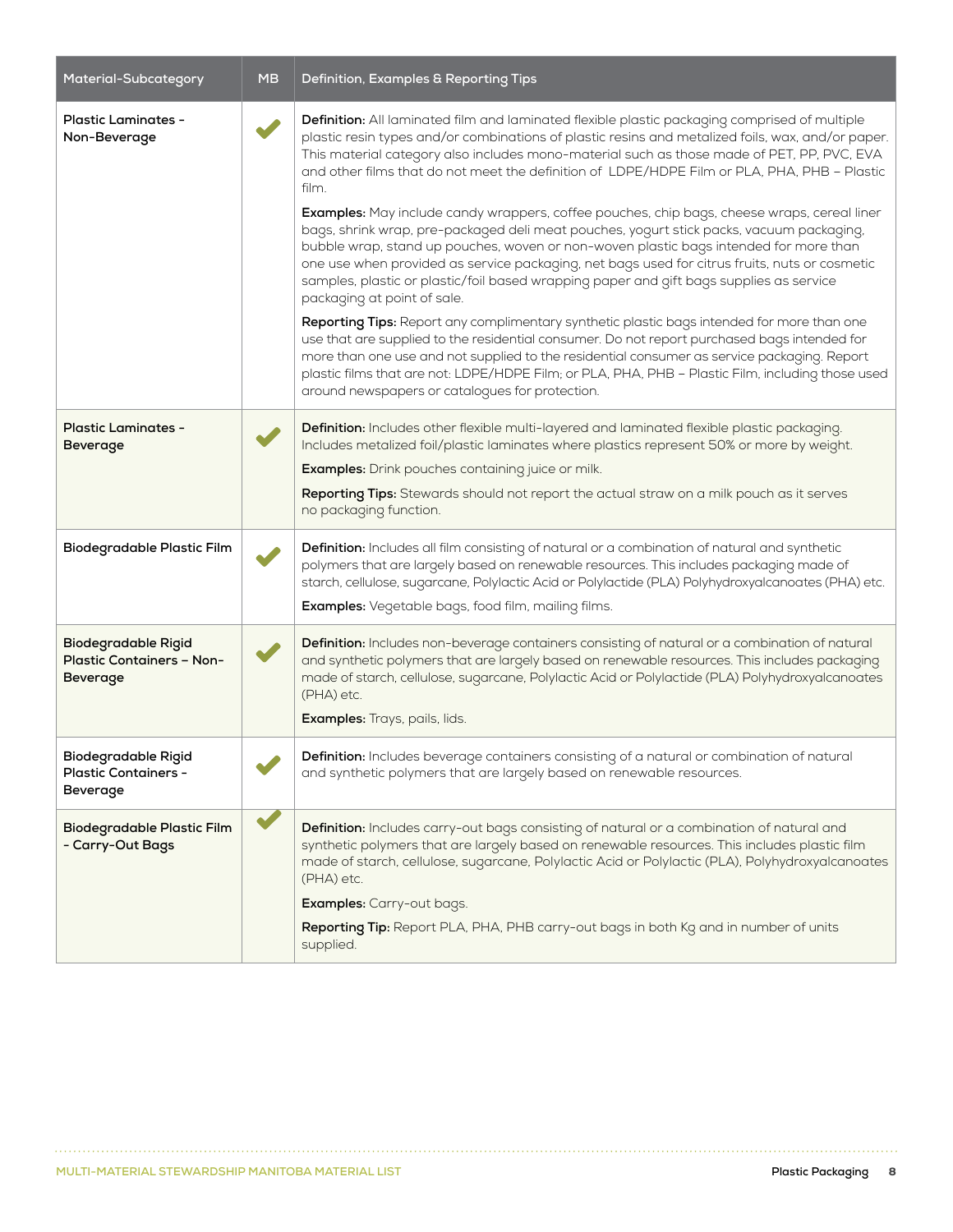#### **Steel Packaging**

| <b>Material List-Subcategory</b>                                                  | <b>MB</b> | Definitions, Examples & Reporting Tips                                                                                                                                                                                                                                                                                              |
|-----------------------------------------------------------------------------------|-----------|-------------------------------------------------------------------------------------------------------------------------------------------------------------------------------------------------------------------------------------------------------------------------------------------------------------------------------------|
| <b>Aerosol Containers - Non-</b><br><b>HHW Related Containers</b>                 |           | <b>Definition:</b> Includes all aerosol containers that are more than 50% by weight of steel.<br><b>Examples:</b> Air freshener, deodorant and hairspray containers, food spray cans, solvent spray<br>cans and polish spray cans, lubricating oil spray cans.                                                                      |
| Paint Cans - Non HHW<br><b>Related Containers</b>                                 |           | <b>Definition:</b> Includes all sizes of paint cans that are more than 50% by weight of steel.<br><b>Examples:</b> Paint cans, driveway sealant cans, rust coating cans.<br><b>Reporting Tips:</b> Report steel paint cans for automotive paint, marine paint, non-latex sealant,<br>and paint for hobby, artistic or cosmetic use. |
| <b>Other Steel and Metal</b><br><b>Containers and Packaging -</b><br>Non-Beverage |           | <b>Definition:</b> Includes all other containers that are more than 50% by weight of steel<br>or other metal.<br><b>Examples:</b> Food cans such as soup, lids and closures.                                                                                                                                                        |
| <b>Other Steel &amp; Metal</b><br><b>Containers and Packaging</b><br>- Beverage   |           | <b>Definition:</b> Includes all other containers that are more than 50% by weight of steel<br>or other metal used for beverages.<br>Examples: Ready to serve beverages such as cans of juice, energy drinks.                                                                                                                        |

#### **Aluminum Packaging**

| <b>Material List-Subcategory</b>                          | <b>MB</b> | Definitions, Examples & Reporting Tips                                                                                                                                                                                                                                                                                                                                                                                         |
|-----------------------------------------------------------|-----------|--------------------------------------------------------------------------------------------------------------------------------------------------------------------------------------------------------------------------------------------------------------------------------------------------------------------------------------------------------------------------------------------------------------------------------|
| Aluminum Aerosols - Non-<br><b>HHW Related Containers</b> |           | Definition: Includes aluminum aerosol containers that are at least 95% by weight aluminum.<br>Examples: Air freshener spray cans, hairspray cans, food spray cans, deodorant spray cans,<br>mousse spray cans.<br>Reporting Tips: Exclude aerosol containers designated under separate regulation.                                                                                                                             |
| <b>Aluminum Food Cans</b>                                 |           | <b>Definition:</b> Includes sealed rigid containers, lids for food and non-food products.<br>Examples: Pet food cans, sardine cans, aluminum shoe polish containers and other similar<br>non-food aluminum containers. Please report all aluminum pie plates and aluminum foil under<br>Foil and Other Aluminum Packaging.<br>Reporting Tips: Report aluminum aerosol containers under Aluminum - Aerosol Containers.          |
| Aluminum Cans - Beverage                                  |           | Definition: Includes sealed, rigid aluminum beverage cans.<br>Examples: Ready to drink beverages including juice, iced tea, vegetable juice, soft drinks,<br>energy drinks                                                                                                                                                                                                                                                     |
| Foil and Other Aluminum<br>Packaging                      |           | Definition: Includes semi-rigid foil trays, lids, seals and aluminum tubes, caps, screw<br>on lids and aluminum gerosol containers that are at least 95% aluminum.<br><b>Examples:</b> Foil wrap supplied to the residential consumer as service packaging, pie plates,<br>yogurt/sour cream seals, frozen food trays,<br>Reporting Tips: Exclude foil wrap, pie plates or other aluminum food trays purchased<br>as products. |